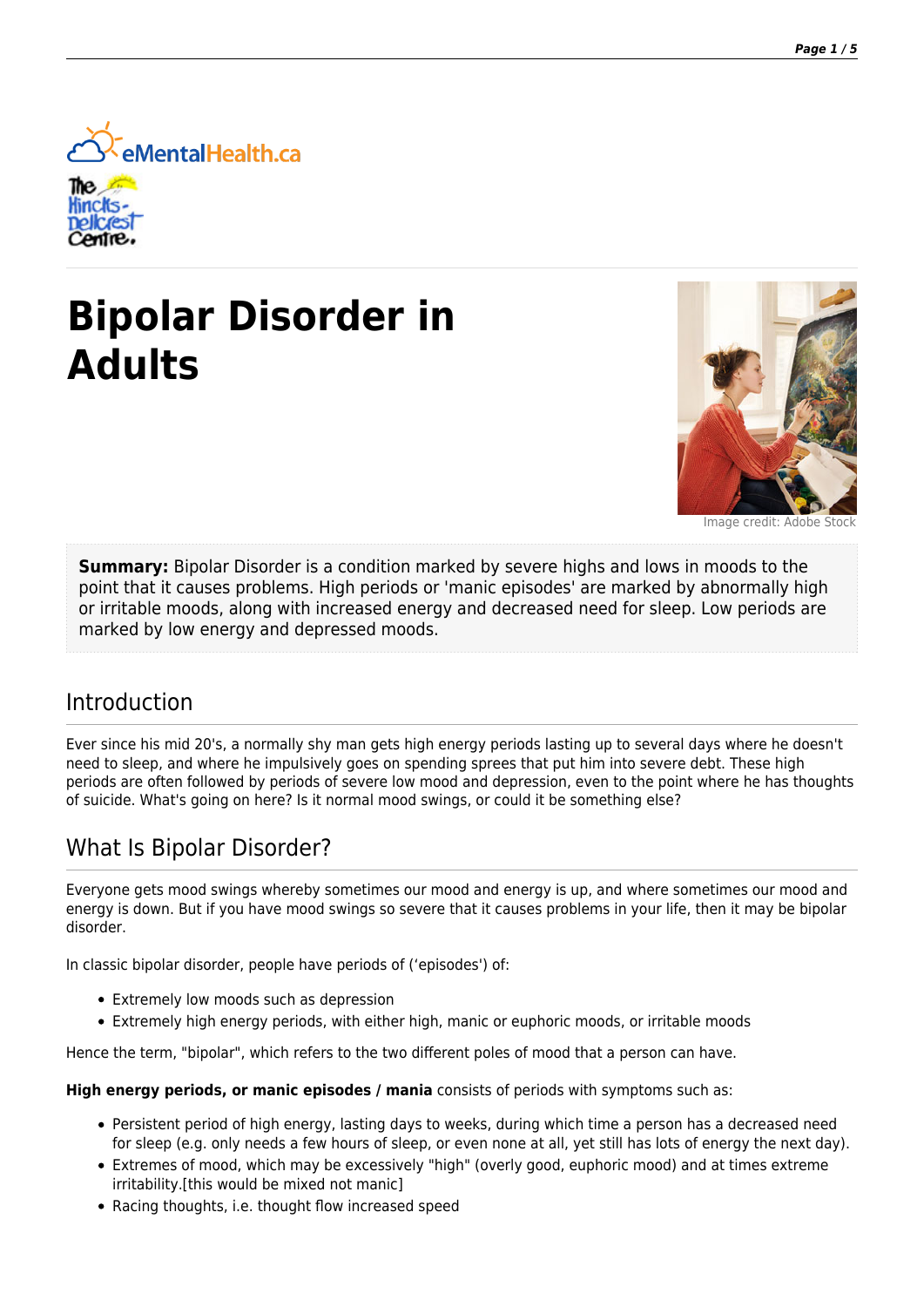- Pressured speech, i.e. talking very fast
- Distractibility, can't concentrate well
- Increased self-esteem, which can be the point where one has grandiose, unrealistic ideas about oneself
- Increased activity
- Poor judgment, decision-making and impulsive behaviours such as making large purchases, gambling or other risky behaviours such as doing drugs or increased sex drive.
- Lack of insight that anything is wrong, such that the person may deny that there is a problem. But in a classic manic episode, it is obvious to friends and family that something is wrong as the patient's thoughts and behaviours represent a change for this person.

While some individuals with bipolar disorder experience full-blown manic episodes, others also experience a mild to moderate level of mania, known as "hypomania". Hypomania is milder than mania, but it is a major change in functioning for the individual and it may lead into full-blown mania, or major depression.

What goes up must come down, which is why periods of high energy (manic episodes) are typically followed by low energy periods.

**Low energy episodes** or depressive episodes may occur to the extreme such that the person may have:

- Extremely low energy for days or weeks, with increased need for sleep
- Extremely low, depressed mood that is stuck and not reactive to what is happening around the person
- Feelings of guilt, worthlessness, or helplessness
- Loss of interest or pleasure in activities
- Due to low mood, the person may have thoughts that life isn't worth living, even to the point of thinking about making attempts to end one's life.

Mood episodes may also get so extreme that the person loses touch with reality, and may have symptoms of psychosis such as:

- Hallucinations, which includes hearing or seeing things which aren't actually there. For example, hearing voices or seeing people.
- Delusions, which are false beliefs with no basis in reality. For example, in a manic phase, one might believe that they can fly, or that they are a famous celebrity. On the other hand in a depressive phase, one might feel extreme irrational guilt.

# Types of Bipolar Disorder

According to the Diagnostic and Statistical Manual of Mental Disorders (DSM-IV), a manual used by mental health professionals to diagnose mental health conditions, the main types of bipolar disorder recognized **in adults** are:

- Bipolar I, classically consisting of manic (major high) and depressive episodes (major low). In fact, many individuals present first with major depressive episodes when younger and do not go onto develop manic episodes until older.
- Bipolar II, consisting of hypomanic (mild highs) episodes and major depressive episodes (major low).
- Cyclothymia, consisting of hypomanic episodes (mild high) with minor depressive episodes (minor low).
- Bipolar Not Otherwise Specified (NOS), which is used to describe individuals with mood swings that cause problems, but which do not fit into any of the other above categories.

In addition, other terms used include:

- Rapid-cycling: when a person has at least 4 episodes per year. This type is seen about 5-15% of patients.
- Mixed state: when a person has both manic and depressive symptoms occurring at the same time

# How Common is Bipolar Disorder?

It is generally believed that bipolar I or II occurs in up to 4% of adults (Kessler, 2005), and it is usually believed to start in late teens or adulthood (Kessler, 2005).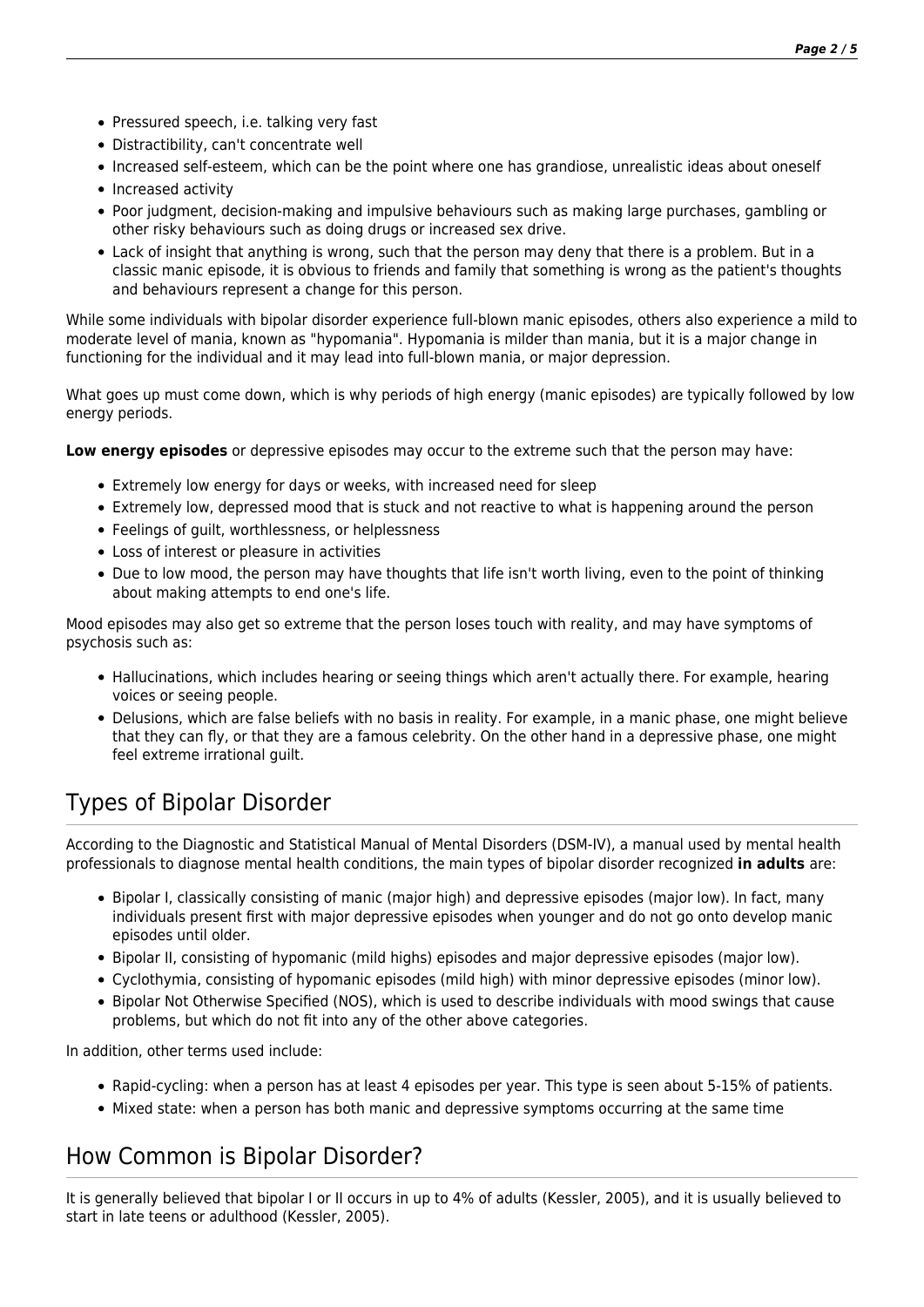# Could I Have Bipolar?

The following are simply screening questions for bipolar. If you find yourself answering YES to more than a few of these questions, consider seeing a doctor.

- Do you often get high energy periods?
- During these high energy periods, do you find that you have **less** need for sleep (e.g. sleeping very little or not at all)?
- During these times, do you find yourself being much more talkative or speaking much faster than usual?
- During these times, are much more active and do more things than usual?
- Do you often get times when you have felt both high (elated) and low (depressed) at the same time?
- During these periods, do you find your self-confidence being greatly improved?

If you suspect that you have bipolar disorder, then see your doctor.

# Diagnosis of Bipolar Disorder

Psychologists and psychiatrists are the main professionals qualified to make a diagnosis of bipolar disorder. During an assessment, the doctor asks the patient (and family members) about symptoms, the developmental and school history and the family history in order to make a determination about diagnosis and recommendations. At this time, there is not yet any blood test, brain scan or other diagnostic test that can help with the diagnosis of bipolar disorder.

# Treatment of Bipolar Disorder

Bipolar disorder is usually treated with a combination of several components, which includes:

- Physical treatments including medications
- Counselling / psychotherapy (talk therapy)
- Education about the condition and coping strategies

# Physical Treatments for Bipolar Disorder

#### **Medications**

Because bipolar disorder is due to changes in brain chemistry, medications are generally necessary in the treatment.

Common medications used in the treatment of bipolar disorder include:

- Lithium
- Divalproex (trade name Epival)
- Lamotrigine (trade name Lamictal)
- Olanzapine (trade name Zyprexa)
- Seroquel (trade name Quetiapine)
- Risperidone (trade name Risperdal)

Talk to a medical doctor (such as a family physician, or psychiatrist) for more information about medication treatment.

#### **Life Style Strategies**

**Keep regular, daily routines**, which will help you set your body's internal clock and thus help with bipolar disorder (Frank, 2007). As much as possible, set the same times every day (weekends and weekdays) for a) bedtime and b) wakeup time, and mealtimes (like breakfast, lunch and dinner). If you are having trouble sleeping in the evenings, then try a dim or dark environment, which approximates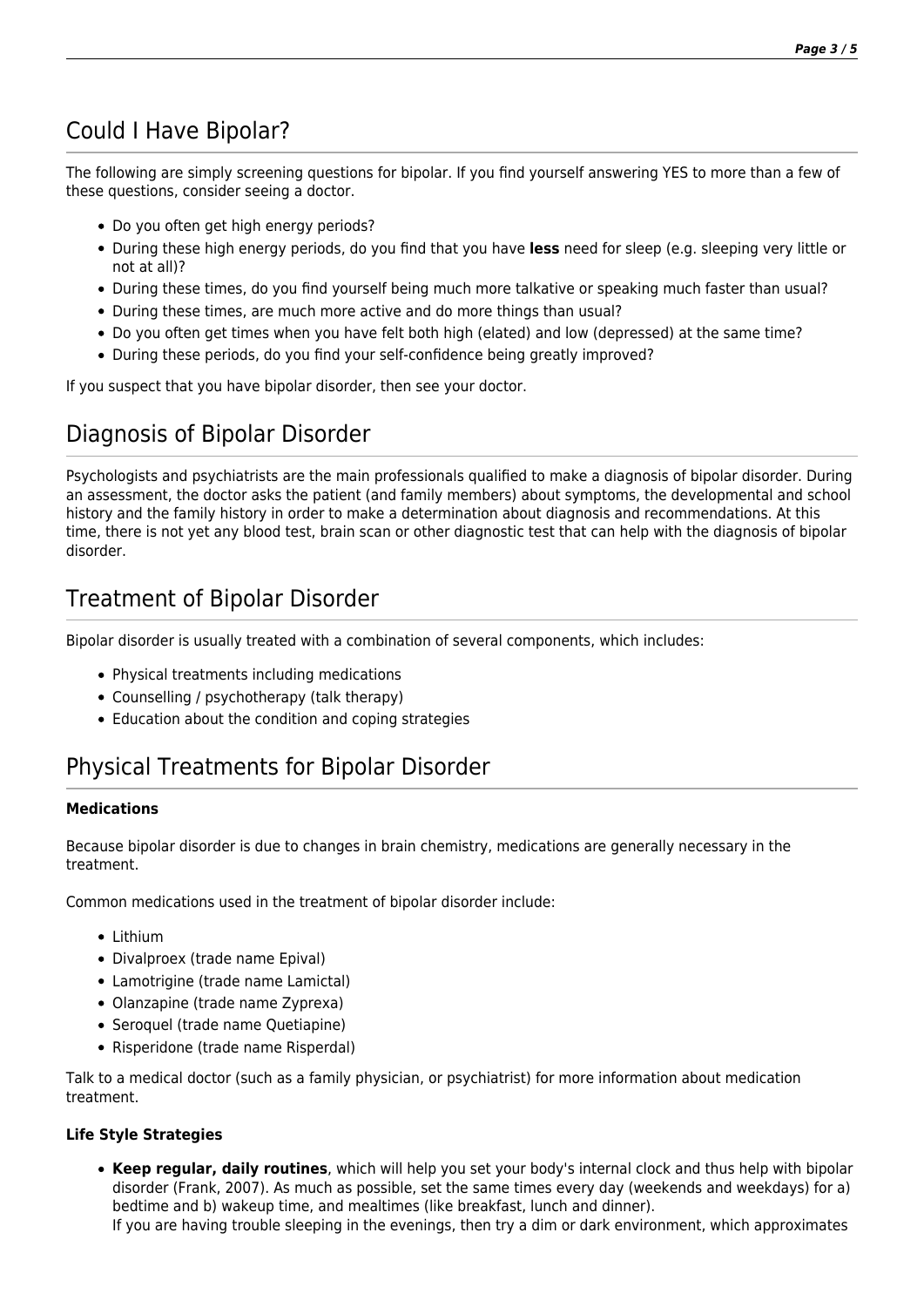the natural environment that humans evolved under. The 'light pollution' in our modern society, as well as the high amount of artificial lighting in our homes probably in the evenings may very well interfere with our body's internal, biological clock. One study in fact, showed that "dark therapy" (exposing patients to darkness from 6 PM to 8 AM for a few days) helped improve manic symptoms in hospitalized patients with bipolar disorder (Barbini, 2005).

- **Regular exercise:** In addition to the fact this will be good for your health in general, studies show that exercise acts to treat depression, and it can also help set your body's clock.
- **Healthy diet with regular meals**. In addition to the fact that this will give your body the necessary nutrients it needs, this too will help set your body's clock.
- **Avoid stimulants because they may trigger manic episodes**. This includes: street drugs such as amphetamines, 'uppers' or 'speed'. Even milder stimulants such as coffee or prescription medications for ADHD (such as methylphenidate) need to be monitored closely by a physician.

# Supporting Someone With Bipolar Disorder

If you are a friend or family member of someone with bipolar disorder:

- Learn as much as you can about bipolar disorder.
- **Tell your friend or relative that you are concerned, and be there to give support.** You might say: "I'm concerned about you and want to be there for you. How can I support you?", or "How can I help?"
- **Advice.** Note that advice is better accepted when the other person gives you permission to receive it. Simply lecturing or telling the other person what to do may not work as well, particularly with independenceseeking teens, because this may lead him/her to withdraw. You might say: "I'm worried about you. Would you be open if I gave you my advice?"
- Help get your family member get connected to professional help. Offer to help set up an appointment, drive or even accompany him/her to the appointment.
- Talk with your family member's doctor, if possible.
- Support your friend so that s/he stays with treatment, such as taking medications, seeing the doctor, and avoiding alcohol and drugs.
- Learn to watch for warning signs that may signal that person is getting unwell, such as
- Early signs of depression, such as thoughts of suicide.
- Early signs of mania

It is much easier to get help and treatment before they progress to full-blown depression or mania.

- Learn to watch for warning signs of suicide. These include:
- Making final arrangements for one's affairs
- Giving away one's possessions
- Feeling hopeless about the future.
- If you are concerned about suicide, then get help as soon as possible, which may even include calling 911 in a crisis. People who consider suicide often consider it as a way to stop being a burden to others - tell your loved one that suicide would be a tremendous burden and not a good way to find relief.
- If your friend is prone to manic episodes, have an 'advance directive' in case your friend becomes manic. People who are manic may engage in impulsive activities such as spending sprees, long trips, or other behaviours. You should talk to your family member about holding onto credit cards, banking privileges and car keys. Talk openly to your family member about when hospitalization may be necessary.
- Don't take rejection personally. If your family member becomes unwell with a mood episode, and stops accepting your help, remember this is not a rejection of you - it is the illness.
- As a caregiver, don't neglect your own health! Remember that you are not alone, and consider joining a support group for networking and mutual support.

### In Case of Crisis

If your loved one is having either a manic episode or a severe depression, then see a doctor as soon as possible. In emergency situations, simply call emergency services (usually by calling 911).